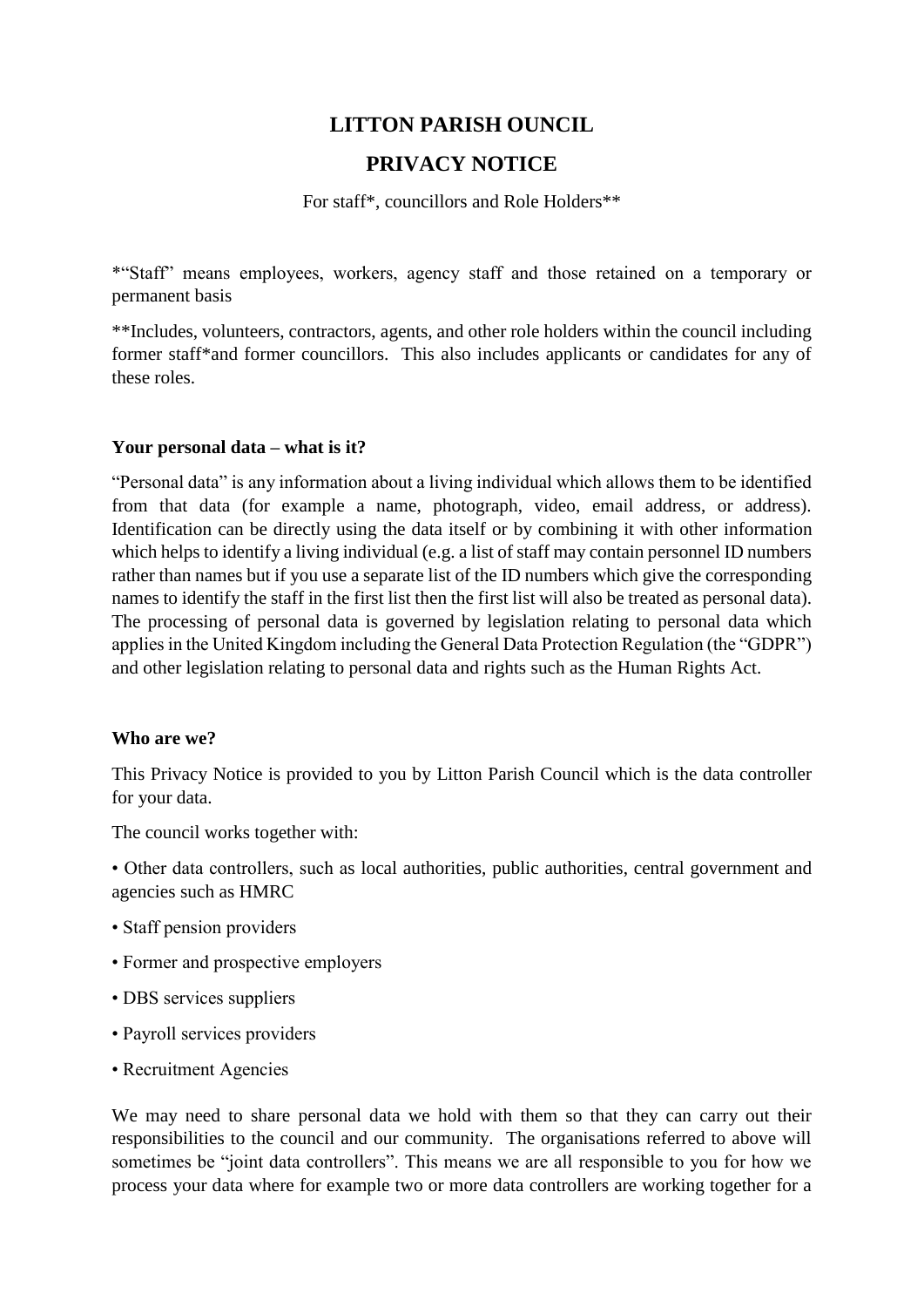joint purpose. If there is no joint purpose or collaboration then the data controllers will be independent and will be individually responsible to you.

# **The council will comply with data protection law. This says that the personal data we hold about you must be:**

• Used lawfully, fairly and in a transparent way.

• Collected only for valid purposes that we have clearly explained to you and not used in any way that is incompatible with those purposes.

- Relevant to the purposes we have told you about and limited only to those purposes.
- Accurate and kept up to date.
- Kept only as long as necessary for the purposes we have told you about.

• Kept and destroyed securely including ensuring that appropriate technical and security measures are in place to protect your personal data to protect personal data from loss, misuse, unauthorised access and disclosure.

# **What data do we process?**

- Names, titles, and aliases, photographs.
- Start date / leaving date
- Contact details such as telephone numbers, addresses, and email addresses.

• Where they are relevant to our legal obligations, or where you provide them to us, we may process information such as gender, age, date of birth, marital status, nationality, education/work history, academic/professional qualifications, employment details, hobbies, family composition, and dependants.

• Non-financial identifiers such as passport numbers, driving licence numbers, vehicle registration numbers, taxpayer identification numbers, staff identification numbers, tax reference codes, and national insurance numbers.

• Financial identifiers such as bank account numbers, payment card numbers, payment/transaction identifiers, policy numbers, and claim numbers.

• Financial information such as National Insurance number, pay and pay records, tax code, tax and benefits contributions, expenses claimed.

• Other operational personal data created, obtained, or otherwise processed in the course of carrying out our activities, including but not limited to, CCTV footage, recordings of telephone conversations, IP addresses and website visit histories, logs of visitors, and logs of accidents, injuries and insurance claims.

• Next of kin and emergency contact information

• Recruitment information (including copies of right to work documentation, references and other information included in a CV or cover letter or as part of the application process and referral source (e.g. agency, staff referral))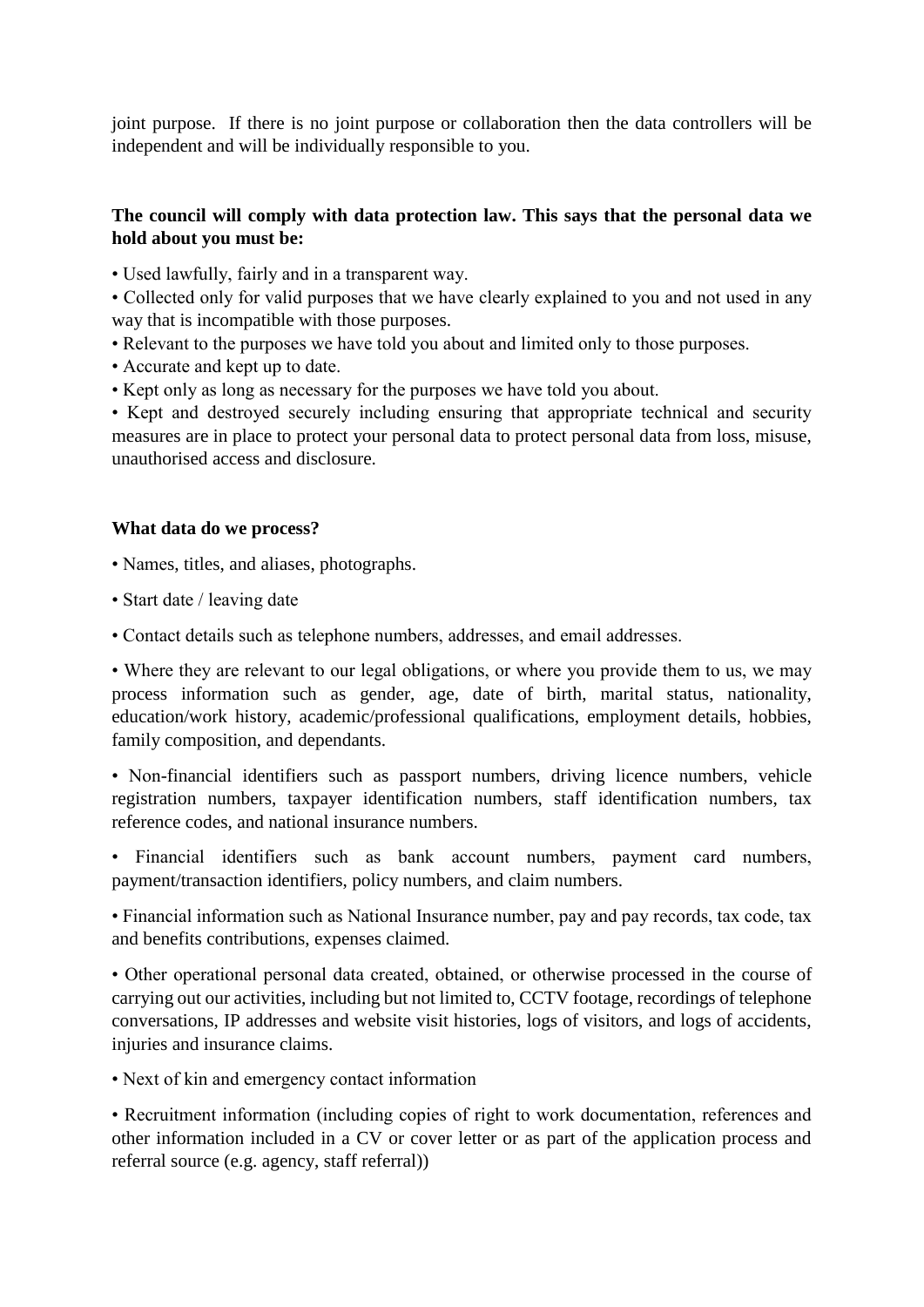• Location of employment or workplace.

• Other staff data (not covered above) including; level, performance management information, languages and proficiency; licences/certificates, immigration status; employment status; information for disciplinary and grievance proceedings; and personal biographies.

• Information about your use of our information and communications systems.

## **We use your personal data for some or all of the following purposes: -**

Please note: We need all the categories of personal data in the list above primarily to allow us to perform our contract with you and to enable us to comply with legal obligations.

- Making a decision about your recruitment or appointment.
- Determining the terms on which you work for us.
- Checking you are legally entitled to work in the UK.
- Paying you and, if you are an employee, deducting tax and National Insurance contributions.
- Providing any contractual benefits to you
- Liaising with your pension provider.
- Administering the contract we have entered into with you.
- Management and planning, including accounting and auditing.
- Conducting performance reviews, managing performance and determining performance requirements.
- Making decisions about salary reviews and compensation.

• Assessing qualifications for a particular job or task, including decisions about promotions. Conducting grievance or disciplinary proceedings.

- Making decisions about your continued employment or engagement.
- Making arrangements for the termination of our working relationship.
- Education, training and development requirements.
- Dealing with legal disputes involving you, including accidents at work.
- Ascertaining your fitness to work.
- Managing sickness absence.
- Complying with health and safety obligations.
- To prevent fraud.

• To monitor your use of our information and communication systems to ensure compliance with our IT policies.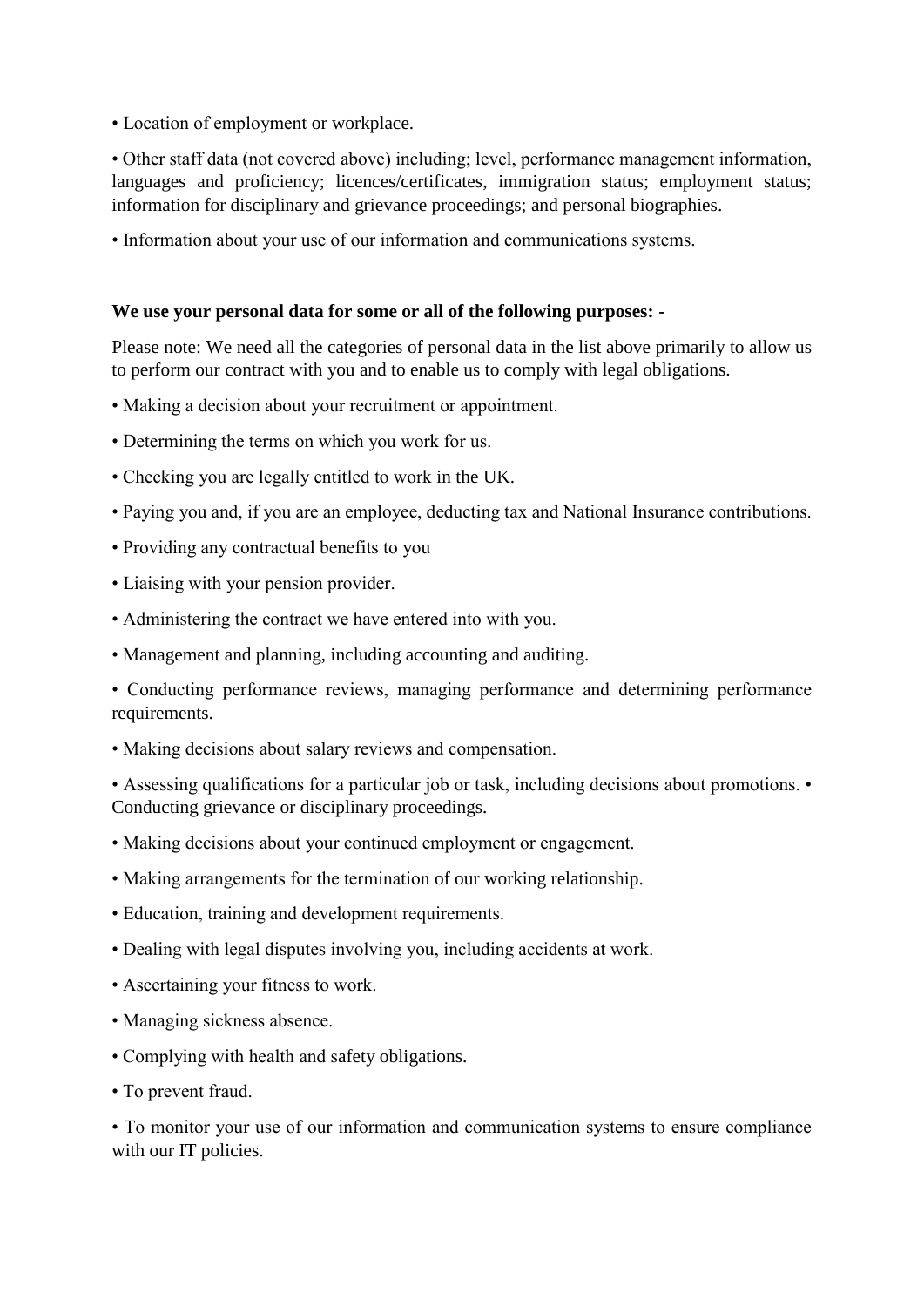• To ensure network and information security, including preventing unauthorised access to our computer and electronic communications systems and preventing malicious software distribution.

• To conduct data analytics studies to review and better understand employee retention and attrition rates.

• Equal opportunities monitoring.

• To undertake activity consistent with our statutory functions and powers including any delegated functions.

- To maintain our own accounts and records;
- To seek your views or comments;
- To process a job application;
- To administer councillors' interests
- To provide a reference.

Some of the above grounds for processing will overlap and there may be several grounds which justify our use of your personal data.

We will only use your personal data when the law allows us to. Most commonly, we will use your personal data in the following circumstances:

- Where we need to perform the contract we have entered into with you.
- Where we need to comply with a legal obligation.

We may also use your personal data in the following situations, which are likely to be rare:

- Where we need to protect your interests (or someone else's interests).
- Where it is needed in the public interest [or for official purposes].

### **How we use sensitive personal data**

• We may process sensitive personal data relating to staff, councillors and role holders including, as appropriate:

- information about your physical or mental health or condition in order to monitor sick leave and take decisions on your fitness for work;

- your racial or ethnic origin or religious or similar information in order to monitor compliance with equal opportunities legislation;

- in order to comply with legal requirements and obligations to third parties.

• These types of data are described in the GDPR as "Special categories of data" and require higher levels of protection. We need to have further justification for collecting, storing and using this type of personal data.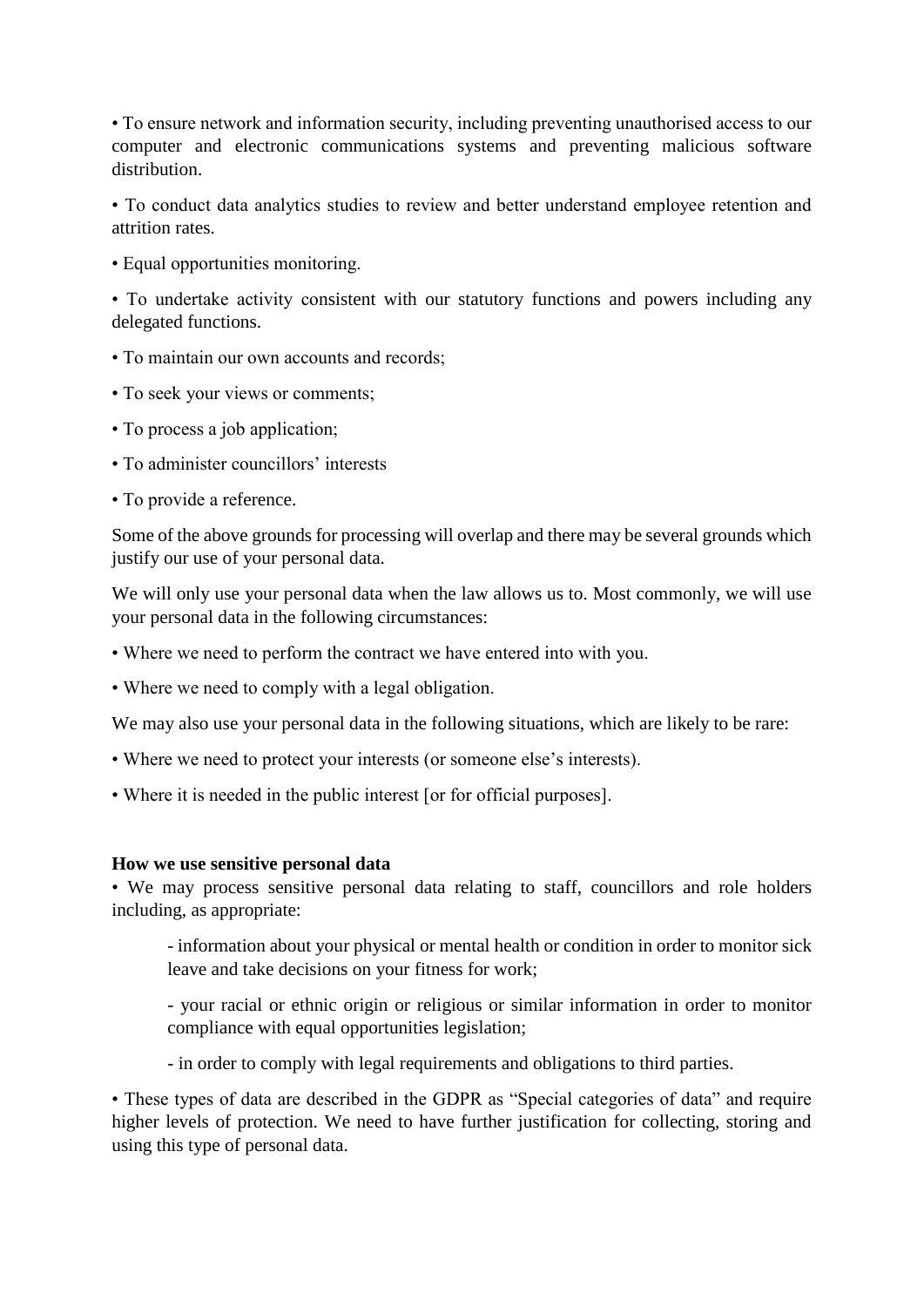• We may process special categories of personal data in the following circumstances:

- In limited circumstances, with your explicit written consent. - Where we need to carry out our legal obligations.

- Where it is needed in the public interest, such as for equal opportunities monitoring or in relation to our pension scheme.

- Where it is needed to assess your working capacity on health grounds, subject to appropriate confidentiality safeguards.

• Less commonly, we may process this type of personal data where it is needed in relation to legal claims or where it is needed to protect your interests (or someone else's interests) and you are not capable of giving your consent, or where you have already made the information public.

### **Do we need your consent to process your sensitive personal data?**

• We do not need your consent if we use your sensitive personal data in accordance with our rights and obligations in the field of employment and social security law.

• In limited circumstances, we may approach you for your written consent to allow us to process certain sensitive personal data. If we do so, we will provide you with full details of the personal data that we would like and the reason we need it, so that you can carefully consider whether you wish to consent.

• You should be aware that it is not a condition of your contract with us that you agree to any request for consent from us.

### **Information about criminal convictions**

• We may only use personal data relating to criminal convictions where the law allows us to do so. This will usually be where such processing is necessary to carry out our obligations and provided we do so in line with our data protection policy.

• Less commonly, we may use personal data relating to criminal convictions where it is necessary in relation to legal claims, where it is necessary to protect your interests (or someone else's interests) and you are not capable of giving your consent, or where you have already made the information public.

• We will only collect personal data about criminal convictions if it is appropriate given the nature of the role and where we are legally able to do so.

### **What is the legal basis for processing your personal data?**

Some of our processing is necessary for compliance with a legal obligation. We may also process data if it is necessary for the performance of a contract with you, or to take steps to enter into a contract. We will also process your data in order to assist you in fulfilling your role in the council including administrative support or if processing is necessary for compliance with a legal obligation.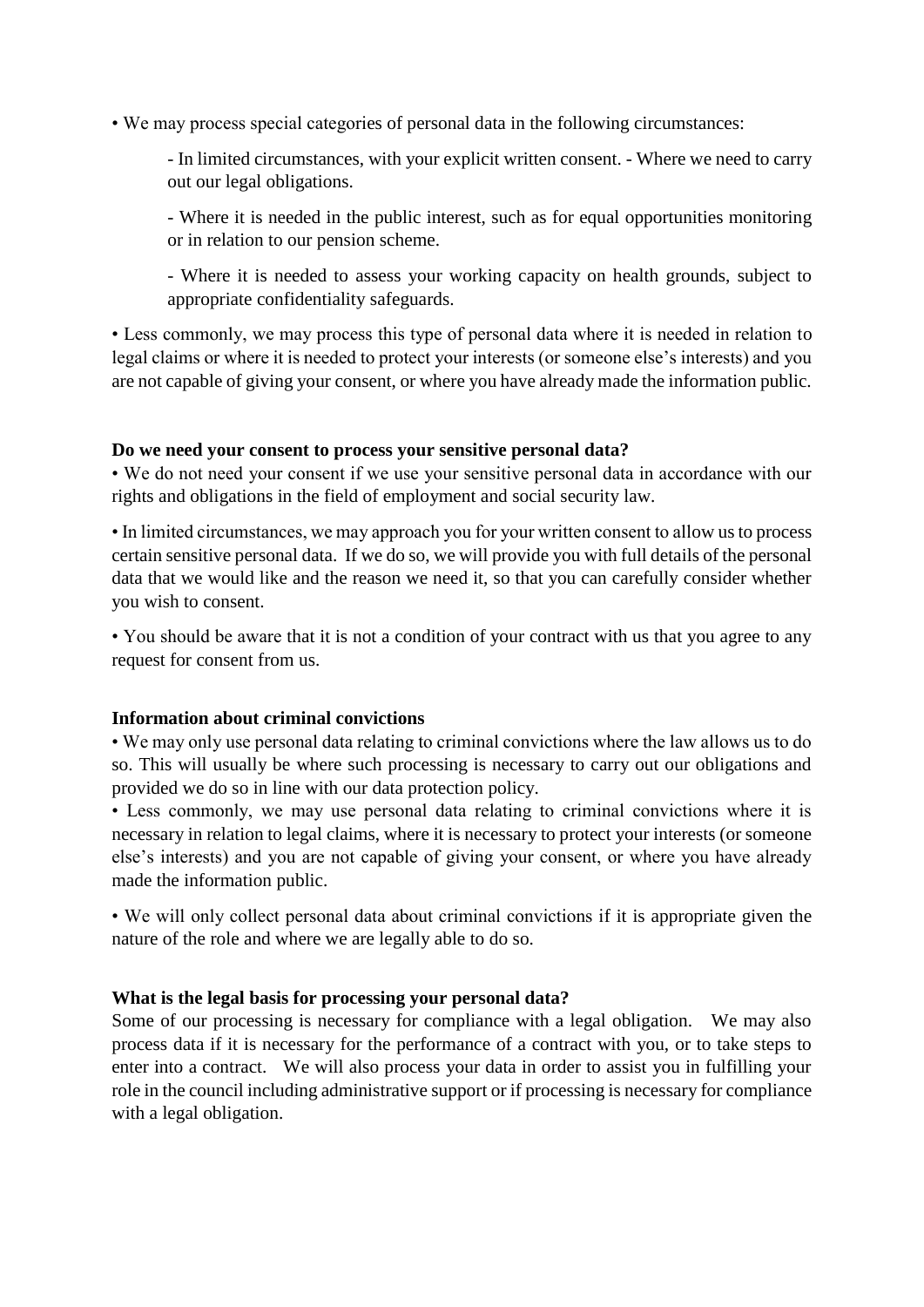Sharing your personal data Your personal data will only be shared with third parties including other data controllers where it is necessary for the performance of the data controllers' tasks or where you first give us your prior consent. It is likely that we will need to share your data with:

• Our agents, suppliers and contractors. For example, we may ask a commercial provider to manage our HR/ payroll functions;

• Other persons or organisations operating within local community;

• Other data controllers, such as local authorities, public authorities, central government and agencies such as HMRC;

- Staff pension providers;
- Former and prospective employers;
- DBS services suppliers;
- Payroll services providers;
- Recruitment Agencies;
- Credit reference agencies;
- Professional advisors:
- Trade unions or employee representatives.

### **How long do we keep your personal data?**

We will keep some records permanently if we are legally required to do so. We may keep some other records for an extended period of time. For example, it is currently best practice to keep financial records for a minimum period of 6 years to support HMRC audits or provide tax information. We may have legal obligations to retain some data in connection with our statutory obligations as a public authority. The council is permitted to retain data in order to defend or pursue claims. In some cases the law imposes a time limit for such claims (for example 3 years for personal injury claims or 6 years for contract claims). We will retain some personal data for this purpose as long as we believe it is necessary to be able to defend or pursue a claim. In general, we will endeavour to keep data only for as long as we need it. This means that we will delete it when it is no longer needed.

#### **Your responsibilities**

It is important that the personal data we hold about you is accurate and current. Please keep us informed if your personal data changes during your working relationship with us.

#### **Your rights in connection with personal data**

You have the following rights with respect to your personal data: -

When exercising any of the rights listed below, in order to process your request, we may need to verify your identity for your security. In such cases we will need you to respond with proof of your identity before you can exercise these rights.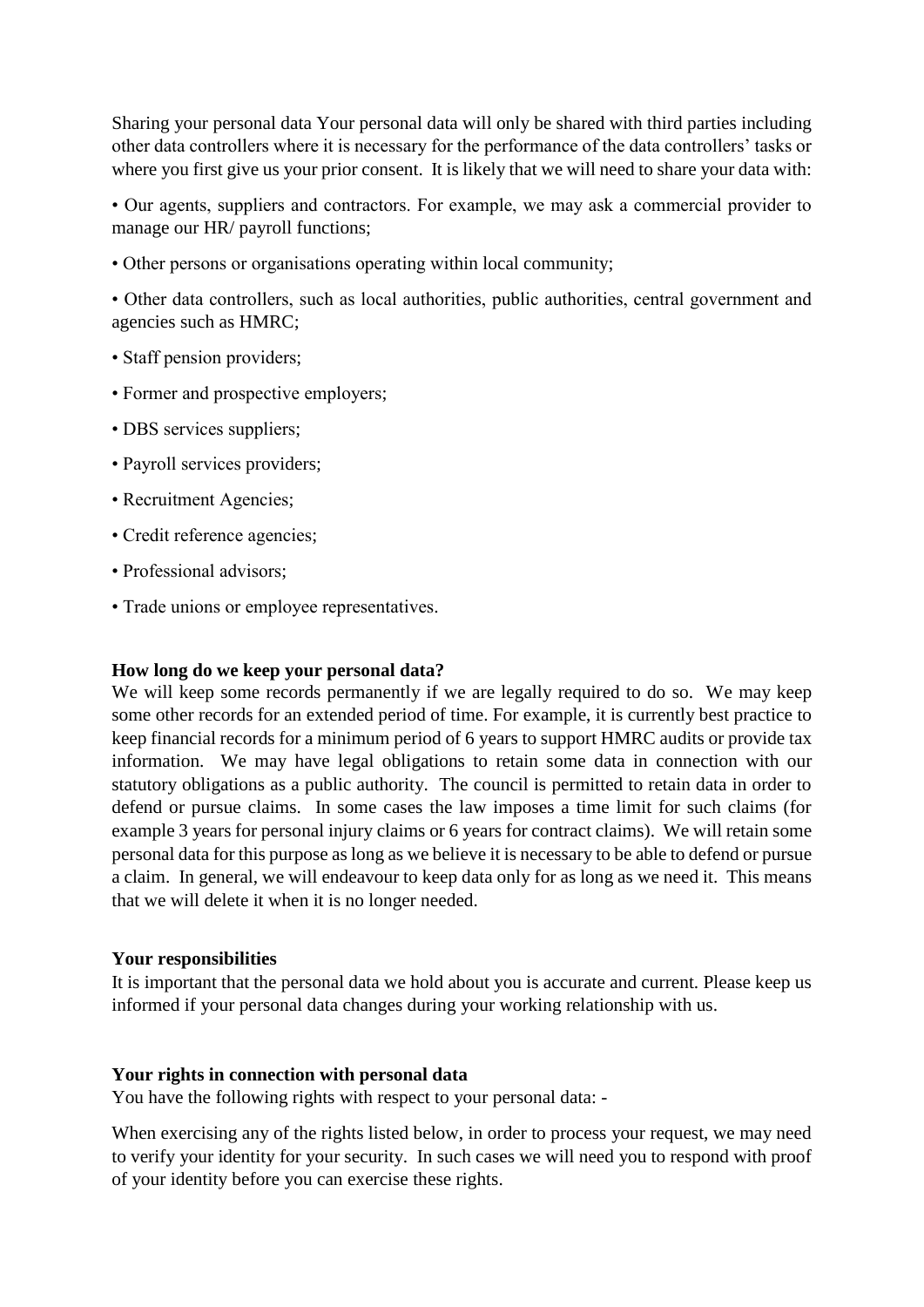# **1. The right to access personal data we hold on you**

• At any point you can contact us to request the personal data we hold on you as well as why we have that personal data, who has access to the personal data and where we obtained the personal data from. Once we have received your request we will respond within one month.

• There are no fees or charges for the first request but additional requests for the same personal data or requests which are manifestly unfounded or excessive may be subject to an administrative fee.

# **2. The right to correct and update the personal data we hold on you**

• If the data we hold on you is out of date, incomplete or incorrect, you can inform us and your data will be updated.

# **3. The right to have your personal data erased**

• If you feel that we should no longer be using your personal data or that we are unlawfully using your personal data, you can request that we erase the personal data we hold.

• When we receive your request we will confirm whether the personal data has been deleted or the reason why it cannot be deleted (for example because we need it for to comply with a legal obligation).

# **4. The right to object to processing of your personal data or to restrict it to certain purposes only**

• You have the right to request that we stop processing your personal data or ask us to restrict processing. Upon receiving the request, we will contact you and let you know if we are able to comply or if we have a legal obligation to continue to process your data.

# **5. The right to data portability**

• You have the right to request that we transfer some of your data to another controller. We will comply with your request, where it is feasible to do so, within one month of receiving your request.

### **6. The right to withdraw your consent to the processing at any time for any processing of data to which consent was obtained**

• You can withdraw your consent easily by telephone, email, or by post (see Contact Details below).

### **7. The right to lodge a complaint with the Information Commissioner's Office**

• You can contact the Information Commissioners Office on 0303 123 1113 or via email https://ico.org.uk/global/contact-us/email/ or at the Information Commissioner's Office, Wycliffe House, Water Lane, Wilmslow, Cheshire SK9 5AF.

### **Transfer of Data Abroad**

Any personal data transferred to countries or territories outside the European Economic Area ("EEA") will only be placed on systems complying with measures giving equivalent protection of personal rights either through international agreements or contracts approved by the European Union. Our website is also accessible from overseas so on occasion some personal data (for example in a newsletter) may be accessed from overseas.